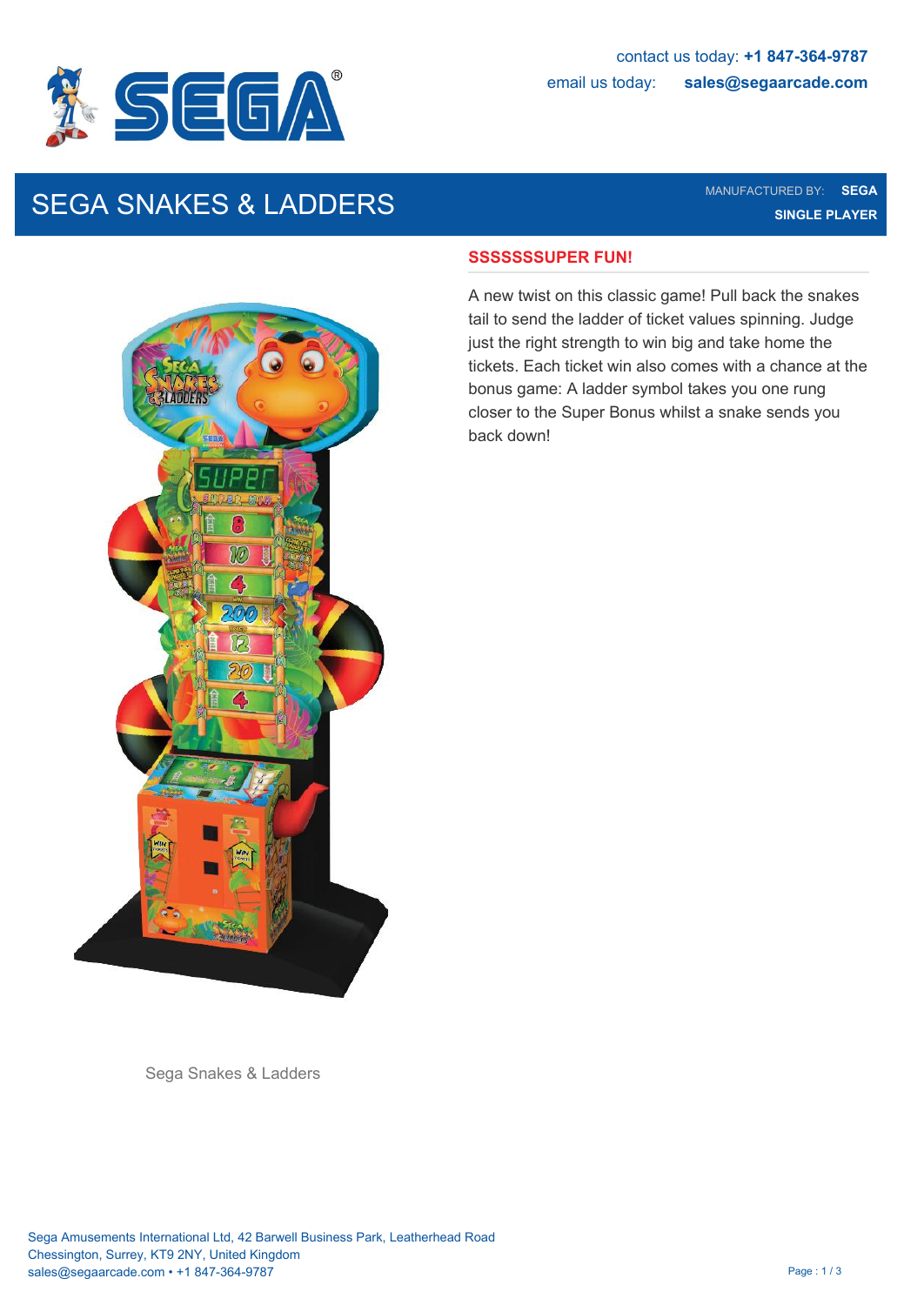- Great sound effects and attractive lighting
- $\blacktriangleright$  Huge lit snakes and ladders style cabinet
- $\blacktriangleright$  Fun moulded snakes tail controller
- $\blacktriangleright$  Simple, fun gameplay for all ages
- Giant led super bonus display
- $\blacktriangleright$  Twin ticket vendors

## Redemption

Sega Amusements International Ltd, 42 Barwell Business Park, Leatherhead Road Chessington, Surrey, KT9 2NY, United Kingdom sales@segaarcade.com • +1 847-364-9787